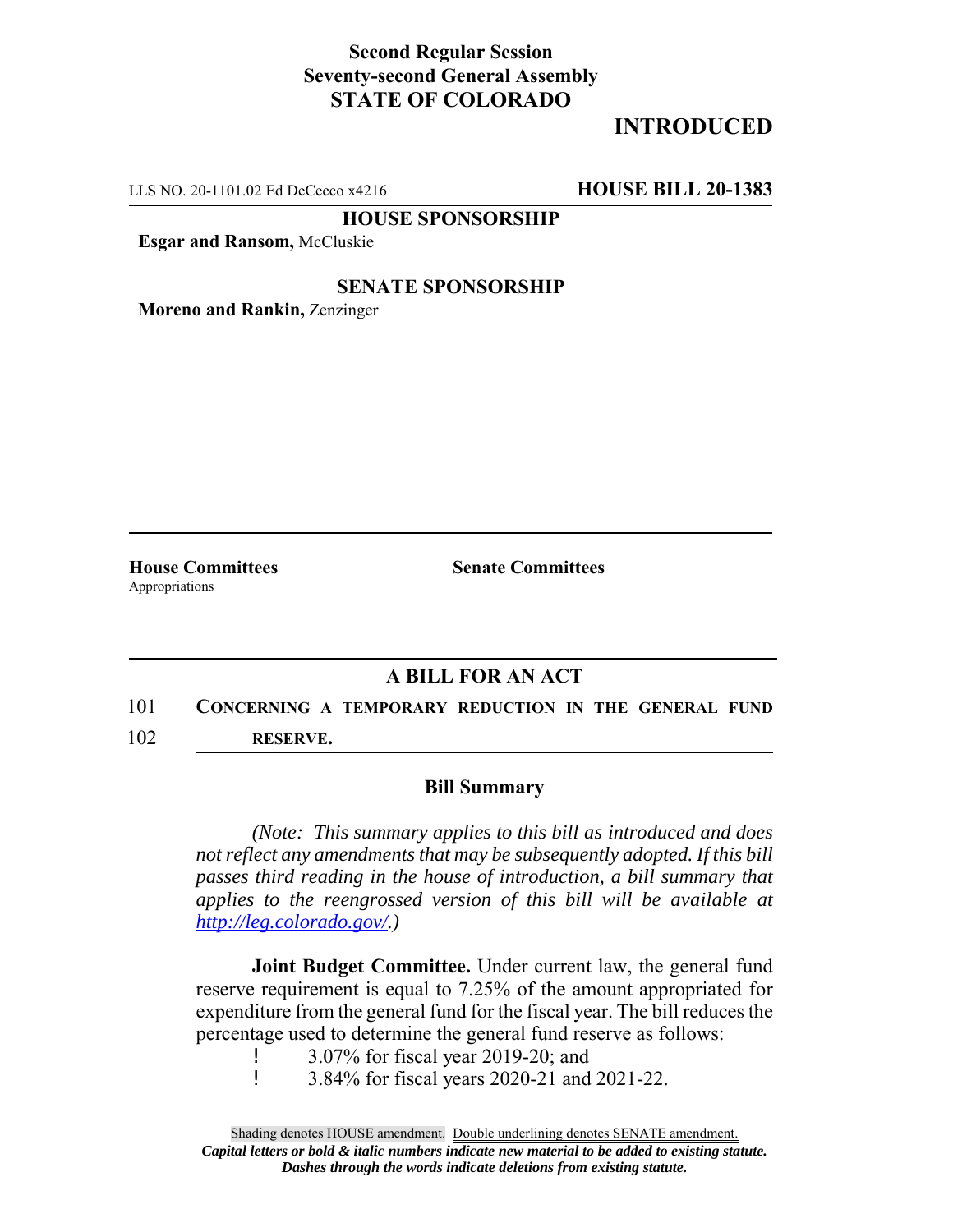*Be it enacted by the General Assembly of the State of Colorado:* **SECTION 1.** In Colorado Revised Statutes, 24-75-201.1, **amend** (1)(d)(XIV), (1)(d)(XVIII), and (1)(d)(XIX); and **add** (1)(d)(XVIII.5), 4 (1)(d)(XX), (1)(d)(XXI), and (1)(d)(XXII) as follows: **24-75-201.1. Restriction on state appropriations - legislative declaration - definitions.** (1) (d) For each fiscal year, unrestricted general fund year-end balances must be retained as a reserve in the following amounts: 9 (XIV) For the fiscal years 2014-15 and 2017-18 YEAR 2014-15, six and one-half percent of the amount appropriated for expenditure from 11 the general fund for that fiscal year; (XVIII) For the fiscal year 2016-17, six percent of the amount appropriated for expenditure from the general fund for that fiscal year; and (XVIII.5) FOR THE FISCAL YEAR 2017-18, SIX AND ONE-HALF PERCENT OF THE AMOUNT APPROPRIATED FOR EXPENDITURE FROM THE GENERAL FUND FOR THAT FISCAL YEAR; 18 (XIX) For the fiscal year 2018-19, and each fiscal year thereafter, seven and twenty-five one-hundredths percent of the amount appropriated 20 for expenditure from the general fund for that fiscal year; **(XX)** FOR THE FISCAL YEAR 2019-20, THREE AND SEVEN ONE-HUNDREDTHS PERCENT OF THE AMOUNT APPROPRIATED FOR 23 EXPENDITURE FROM THE GENERAL FUND FOR THAT FISCAL YEAR; 24 (XXI) FOR THE FISCAL YEARS 2020-21 AND 2021-22, THREE AND EIGHTY-FOUR ONE-HUNDREDTHS PERCENT OF THE AMOUNT APPROPRIATED 26 FOR EXPENDITURE FROM THE GENERAL FUND FOR THAT FISCAL YEAR; AND